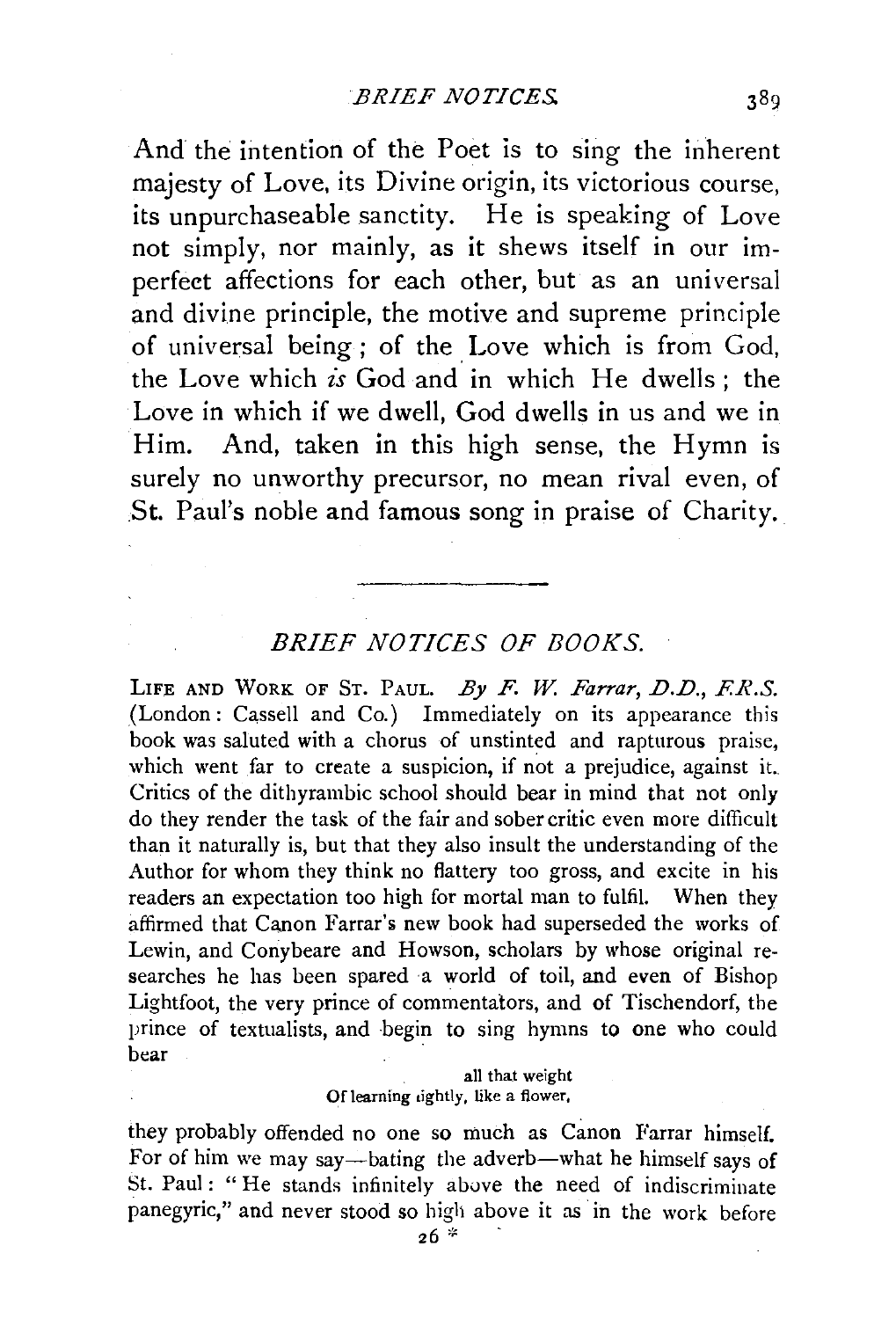us. Those who wish to study the text of St. Paul's Epistles, line by line, and word by word, must still keep their Tischendorf at hand; Lightfoot's unrivalled commentaries have *not* been in any sense superseded, and will long continue to be indispensable to those who have to search out the meaning of Epistles in which there are still "many things hard to be understood  $:$  " while those who desire to familiarize themselves with all the details, historical and probable, of the outward life of the great Apostle, and of the various communities among whom he laboured or to whom he wrote, will still betake themselves to the laborious collections of Lewin, and Conybeare and Howson.

Let our readers, then, put all that fulsome and indiscriminate pansayric out of their minds at once; let them bring a caudid and unbiassed judgment to the perusal of this book-a book that will repay study as well as perusal, and we are much mistaken if they do not pronounce it by Jar the best book Canon Farrar has written, and even by far the best account yet given of the life and lifework of St. Paul.

If it be asked in what the special excellence of this picturesque and erudite book consists, it is impossible within our limits to do more than hint a reply. In previous "Lives" of the Apostle we have had as much, and even more, detail of the historical conditions under which he lived and worked; we have had even fuller translations of his Epistles, though none so suggestive, or accompanied by comments so original and helpful; but, while Lewin, and Conybeare and Howson—to name only the best previous works on St. Paul wrote his life, as it were, only from the outside, Canon Farrar has written it as *from the inside*: and, whereas in their works the Letters of the Apostle are simply set side by side with the historical facts that suggested and conditioned them, in his work Life and Letters are fused into a living and picturesque whole. Though we know nothing of Canon Farrar's method of preparing himself for and approaching this great task, we do not doubt that, before he began 'to write, he not orily studied the several Epistles intently, noting whatever threw light on the intellectual and spiritual development of the Apostle, but that he also steeped and saturated his mind in them till, by those subtle emanations which proceed from the utterances of every great thinker, but only penetrate and irradiate a sympathetic atmosphere, their rich and rare and passionate spirit took possession of his spirit, and the life of. the man and the work of the Apostle grew vital and intelligible to him. To him the Speeches and 'Letters of St. Paul seem to have been what, for example, the letters and poems of Cowper should be to the biographer of  $\overline{Cowper}$ -not simply productions of a bygone age, to be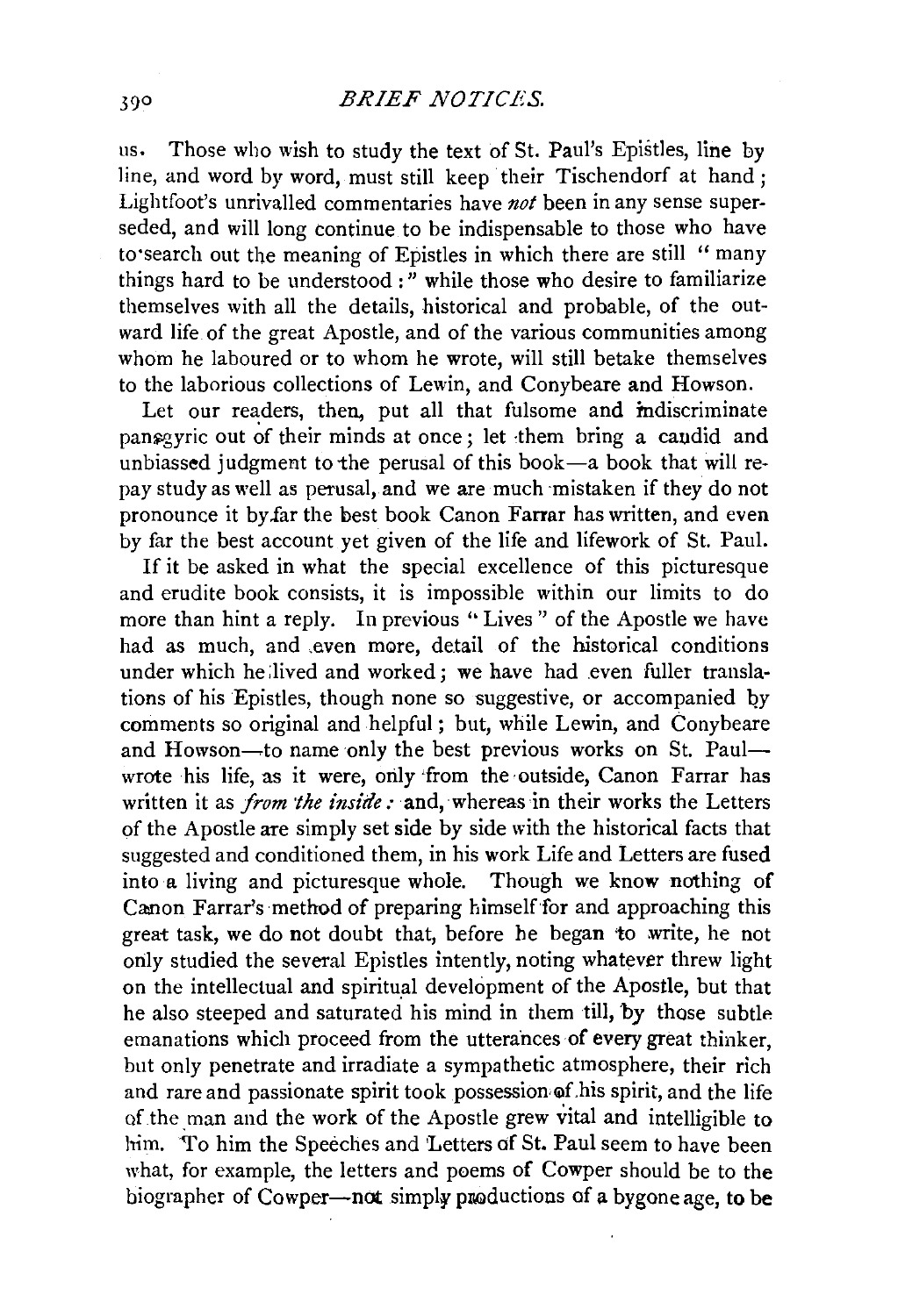historically and scholastically explained, but living offshoots from the very heart of the man, in which the man himself, the man within the man, stood revealed. *This* we take to be the special and high distinction of the work before us, the *differentia* which give it its value, originality, power.

So much has been said of Canon Farrar's style, mainly in its dispraise, that even the briefest notice would be incomplete without some reference to it. We frankly admit that his style is often too rhetorical for our taste, too heavily laden with epithets of too high a colour. But we submit that those who would judge it fairly should bear in mind that it is these very ·epithets, and this abundance or superabundance of colour, which go far to render his work acceptable to the immense audience which he commands; that the epithets he employs are not thrown at random on the page, but are commonly suggested by some latent hint in the text over which he is working, or spring from a desire to characterize, to convey the conception or the moral emotion in his own mind : and that if "purple patches" are to be found in his writings, there are also many passages written in as simple, strong, and noble English as the most exacting purist can demand. Throughout the present work, indeed, his style is, in our judgment, much more simple and clear and weighty than in any of his previous works.

BISHOP ELLICOTT's NEW TESTAMENT COMMENTARY, VOL Ill. (London : Cassell.) This valuable Commentary is now complete ; and in the final volume, as in its immediate predecessor, there is much good work, some of the best indeed, if there is also much that might easily have been made better. Canon Barry's exposition of the philosophical Epistles of St. Paul is all that could be desired; it is as good as Professor Plumptre's exposition of the Synoptic Gospels in Volume i., and what more can one say than that? Dr. Moultonthough this, we believe, is his first appearance as an expositor----proves himself not unlikely to take a place in the front rank of popular Commentators by his handling of the difficult Epistle to the Hebrews, on which he has evidently bestowed much labour and reading and thought: we cannot always assent to his conclusions, indeed  $:$  ---our conception of Chapter vi. 1-6, for instance, wholly differs from his: but nevertheless, we should be sorry to frame an opinion on any passage in the Epistle without having first consulted him, and considered what he had to say. Mr. Boyd Carpenter, again, has contributed an exposition of the Apocalypse, characterized by rare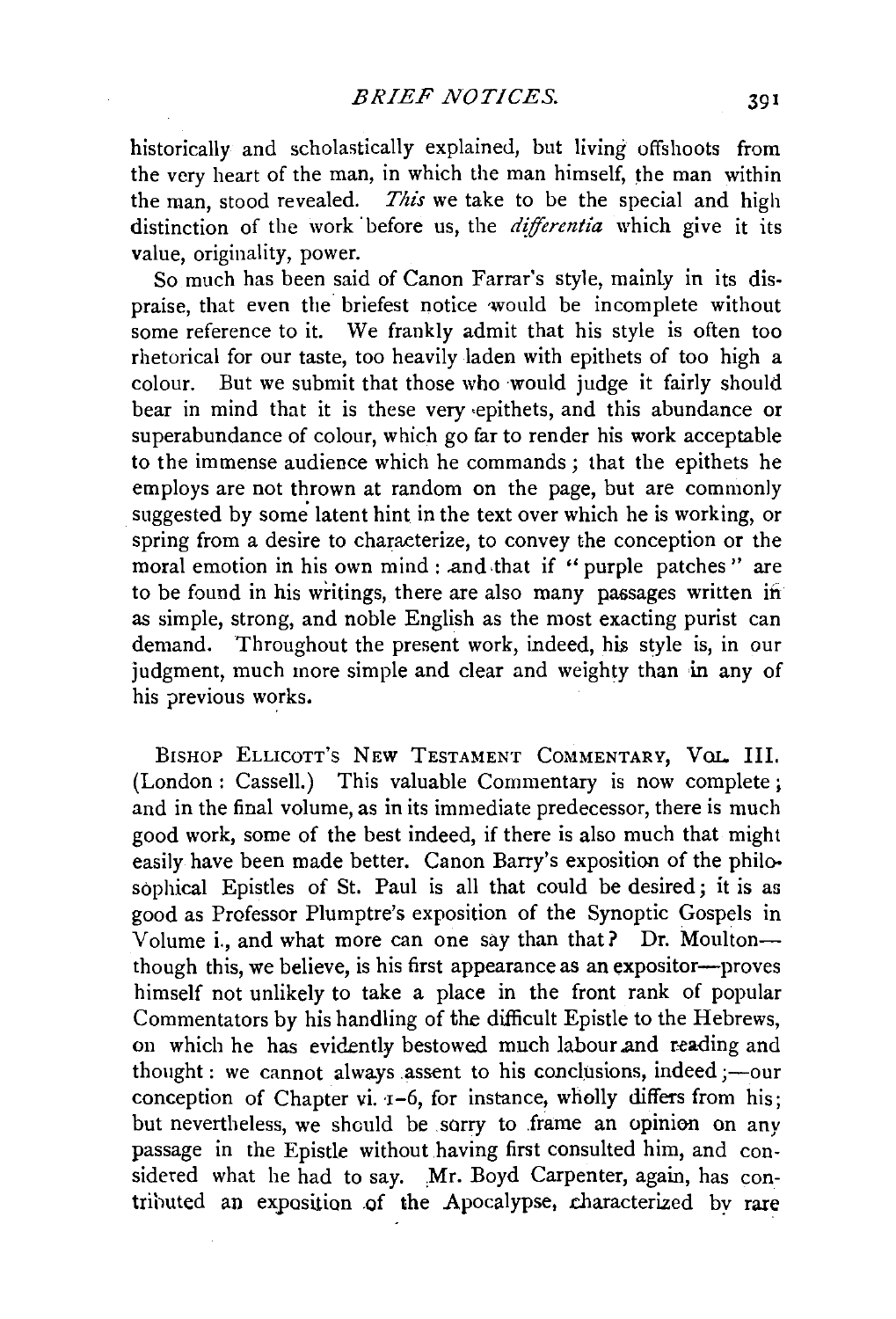ability and good sense. These are "the first three" of the present volume, or, at all events, their work is the best work : and " the first of the three " is Canon Barry.

On the whole this Commentary is, in our judgment, the best popular commentary on the *whole* New Testament yet produced in England, though it still leaves something to be desired and done; and if the other Scriptures were as ably handled as the Gospels, the Acts, Romans, 2 Corinthians, Galatians, Ephesians, Philippians, Colossians, Hebrews, and the Revelation, it would probably hold its own for many a year to come, and almost shut out the hope of excelling it-a hint which it might be worth the while of the publishers to consider.

It cahnot but be gratifying to the Editor and Staff of this Magazine to find so many of the Contributors to this able and learned workand among them some of the best--acknowledging their obligations to THE ExPoSIToR ; to find also, even where no such acknowledgment is made, that criticisms and suggestions which first appeared in these pages have been assimilated and employed.

STUDIES ON THE TIMES OF ABRAHAM. *By the Rev. Henry George Tomkins.* (London: Bagster and Sons.) This erudite and beautiful book is a book for scholars, and especially for those of them who have the gift of a creative or constructive imagination, denied to the Author, and are able to assimilate the abundant material here supplied and to reproduce it in new and living forms. With great care and labour, though he does not always indicate the relative weight of the several authorities he quotes, Mr. Tomkins has culled from the investigations of recent Oriental scholars such facts as serve to illustrate the earlier stages of Abraham's life. The bricks of Babylon, the tiles and tablets of Assyria, the inscriptions and paintings of Egyptian sarcophagi, the ruins and remains of Phœnicia and Bashan, and the writings of Herodotus, as interpreted by Menant, Lenormant, Haigh, Oppert, Meyer, Lepsius, Ebers, Brugsch-Bey, Mariette-Bey, Sayee, Rawlinson, Wilkinson, Layard, Birch, Malan, George Smith, Porter, Tristram, Drew, and many more, are compelled to yield whatever throws light on the sacred narrative. The migrations of Abraham from "Ur of the Chaldees" to Kharran, Damascus, Canaan, Egypt, and back again to the Promised Land, are carefully traced; in short, the whole course of his life, from the days of early childhood to his great military adventure, the pursuit and defeat of Kedor-la'omer, and the successive cor.ditions which affected the pro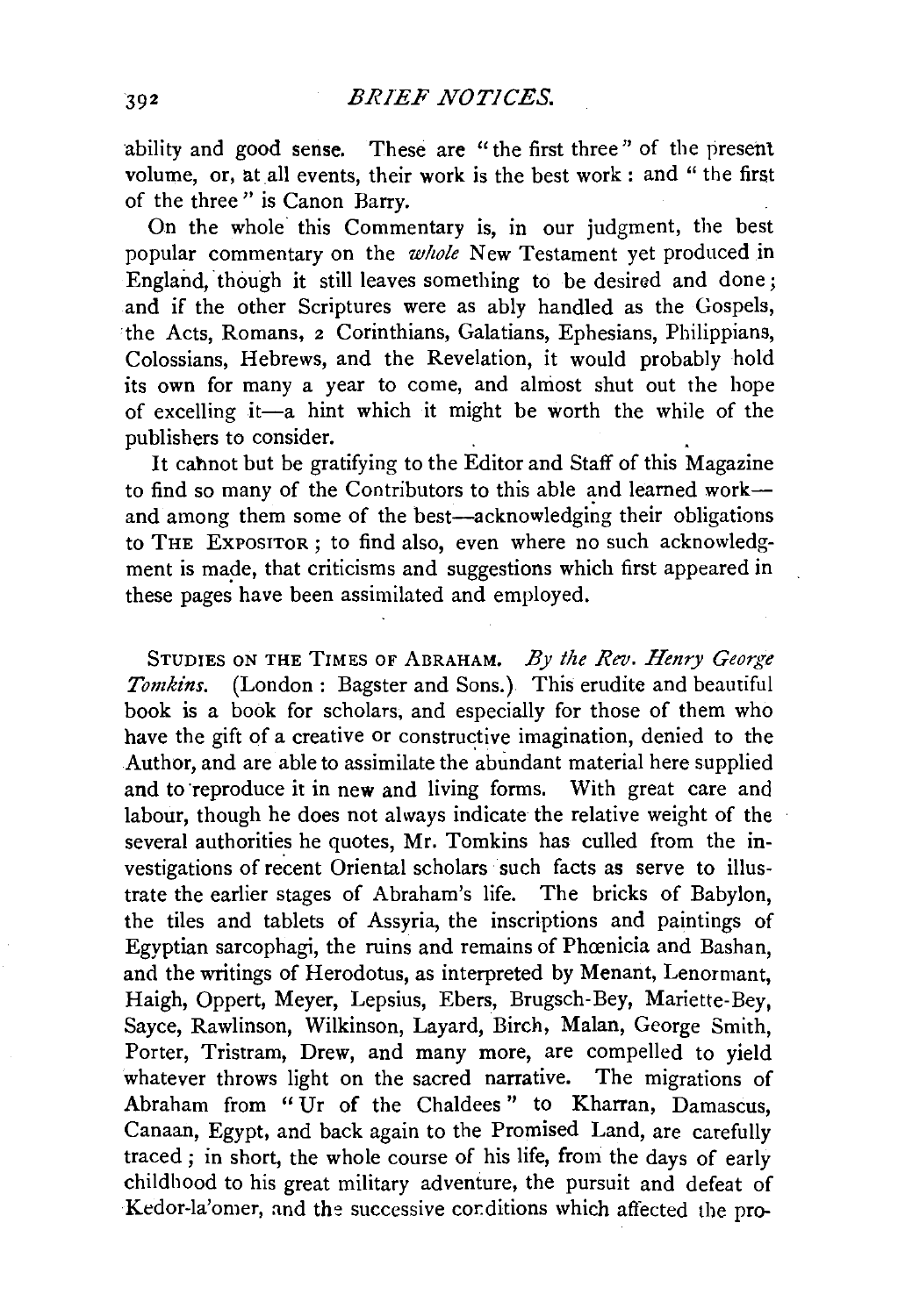gress of his thoughts as he came into contact with race after race, are illustrated by a multitude of facts, drawn from secular sources, which confirm the Mosaic narrative at a hundred different points. Not that the Author has given us a lively picture of Abraham's outward and inward life; but that he has collected and furnished the data, before so widely scattered, and to many so inaccessible, from which, if, at least, we have any gift that way, we may paint such a picture for ourselves. All who have hereafter to deal with the life of "the father of the faithful " will find it much to their advantage to consult this laborious and valuable work.

It would be unjust to close our brief notice of this beautiful book without calling attention to the valuable and instructive series of artistic illustrations prefixed to it-derived from Assyrian and Babylonian sources—and to the unusual excellence of type, paper, and arrangement, which make the book a pleasant one to eve and hand. It is a book which make the book a pleasant one to eye and hand. for the table as well as for the shelf.

THE CAMBRIDGE BIBLE FOR ScHOOLS holds on its useful career. Since it was last noticed here no less than three volumes have been added to this pleasant and instructive Library. And since we are about to point out their defects rather than their excellences, let us say at once, and say emphatically, that these new volumes are quite worthy of the good company to which they are the most recent additions. *The Second Epistle to the Corinthians* is expounded *by Professor Lias* — who annotated the first Epistle — with his usual careful scholarship and sobriety of judgment. *Dr. Rawson Lumby*  gives us the first section of his comment *on the Acts of the Apostles*  (Chapters i.-xiv.), in which he turns his recent Talmudic studies to good account, and displays, like Professor Lias, both sound scholarship and a sober judgment. But are not the volumes of this series growing somewhat *too* sober, and even a little dull, especially considering that they are intended mainly for the use of lads and lasses in our high schools, grammar schools, and public schools ? And do they not tend to become dull very much because they do not go deep enough, because one hardly feels in reading them that the writers have put forth their best powers, and taken pains to put the results of their thought and reading in bright animated forms likely to engage the attention of the young? To give but one example. More ought certainly to have been made of the phrase, "And the disciples were called *Christians* first at Antioch." It would be easy to compile a brief historical note on that phrase which would be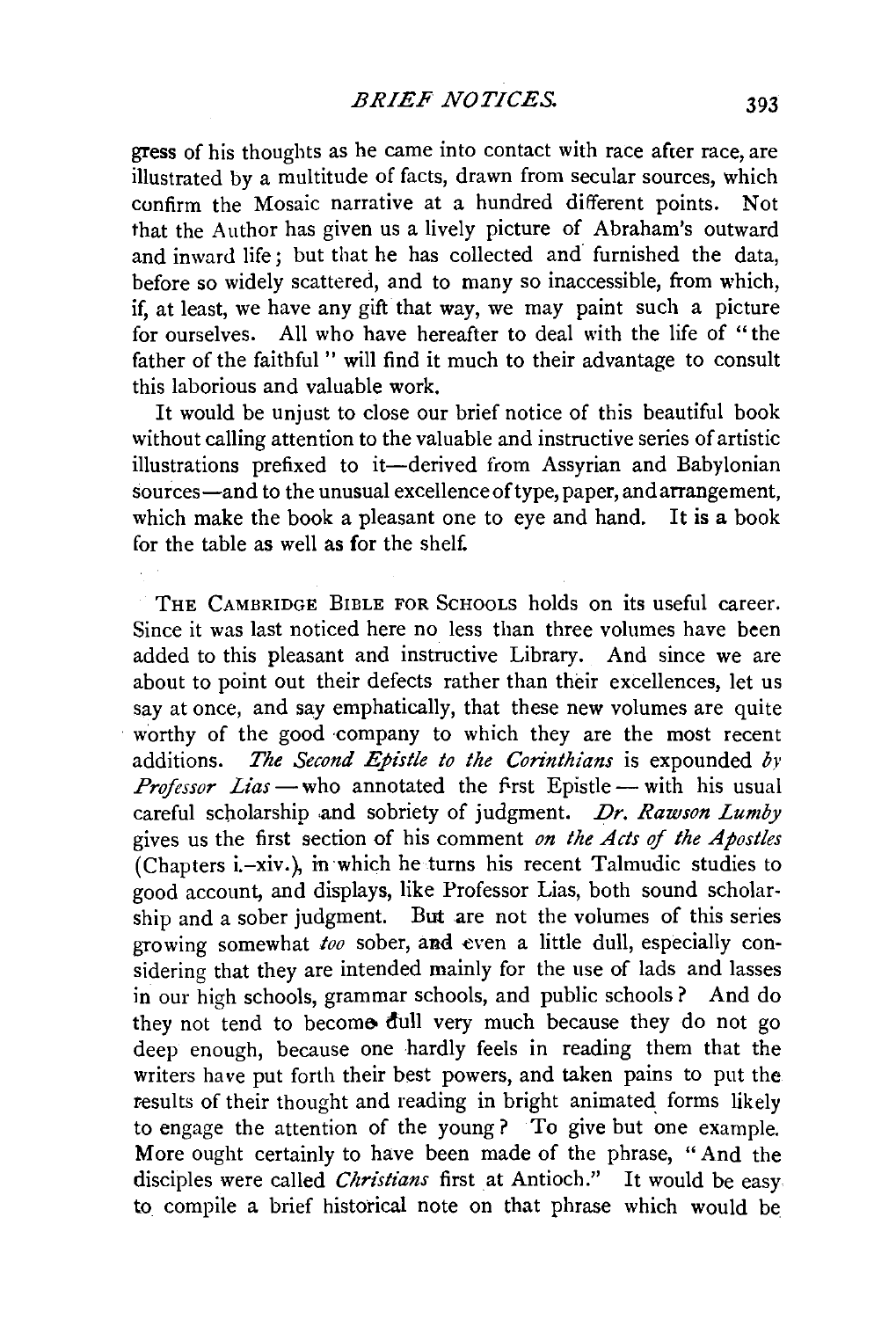## <sup>394</sup>*BRIEF NOTICES.*

full of vivid interest for young and opening minds, and which would really convey the significance of the new Name to them. And yet this seems hardly. to have been attempted. Bright animated books, which reflect the eager interest of the writer in the theme which he handles, are above all wanted for and in our schools. And some of the volumes in this series are a little lacking in that quality.

*Professor Plumptre,* however, it must be admitted, is never dull, and hardly ever falls below his own highest level. His "notes" on *the General Epistles of St. Peter and St. 'Jude* are admirable, full of erudition quickened by thought, and conveyed in lively picturesque forms. The only defect we can suggest in his last contribution to this useful series is that his life of St. Peter, measured by the standard of the whole work, is out of scale, and need not, since its incidents are so well known, have been told at such length. The" too much" has to be avoided in books of this kind as well as the " too little." The volume which bears Dr. Plumptre's name has, how ever, one feature which demands a special word of praise. The Tables in which the Epistles of St. Peter are compared with other writings in the New Testament are of high and special value.

The peculiarity of *Abbott's* ILLUSTRATED COMMENTARY ON THE NEw TESTAMENT (London: Hodder and Stoughton), is, of course, its illustrations. And these are really very helpful, since they are evidently selected not so much for their artistic qualities as because they are really explanatory of the text. Nor are the expository notes without value, especially to those who have not Morison and Godet on the Gospels, or Ellicott's New Testament at hand; though, as the Rev. Lyman Abbott does not rise above the American level of mediocrity in Biblical scholarship, and as, moreover, he has taken the whole New Testament for his province, he cannot be expected to shew the originality which can only come of unusual gifts and from much pondering over wise sayings that have been long laid up in the heart. It is a pity that at least the common run of commentators cannot be restricted to a single Scripture; in that case even the least original of us might hope to leave something behind him that the Church would not willingly let die.

Mr. Abbott's work, which already covers the Gospels and the Acts-to which four considerable volumes are devoted-is really a compilation, but a compilation for which he has prepared himself by a good deal of reading, and by a judicious discrimination of the comparative value of what he has read, although his reading, strange to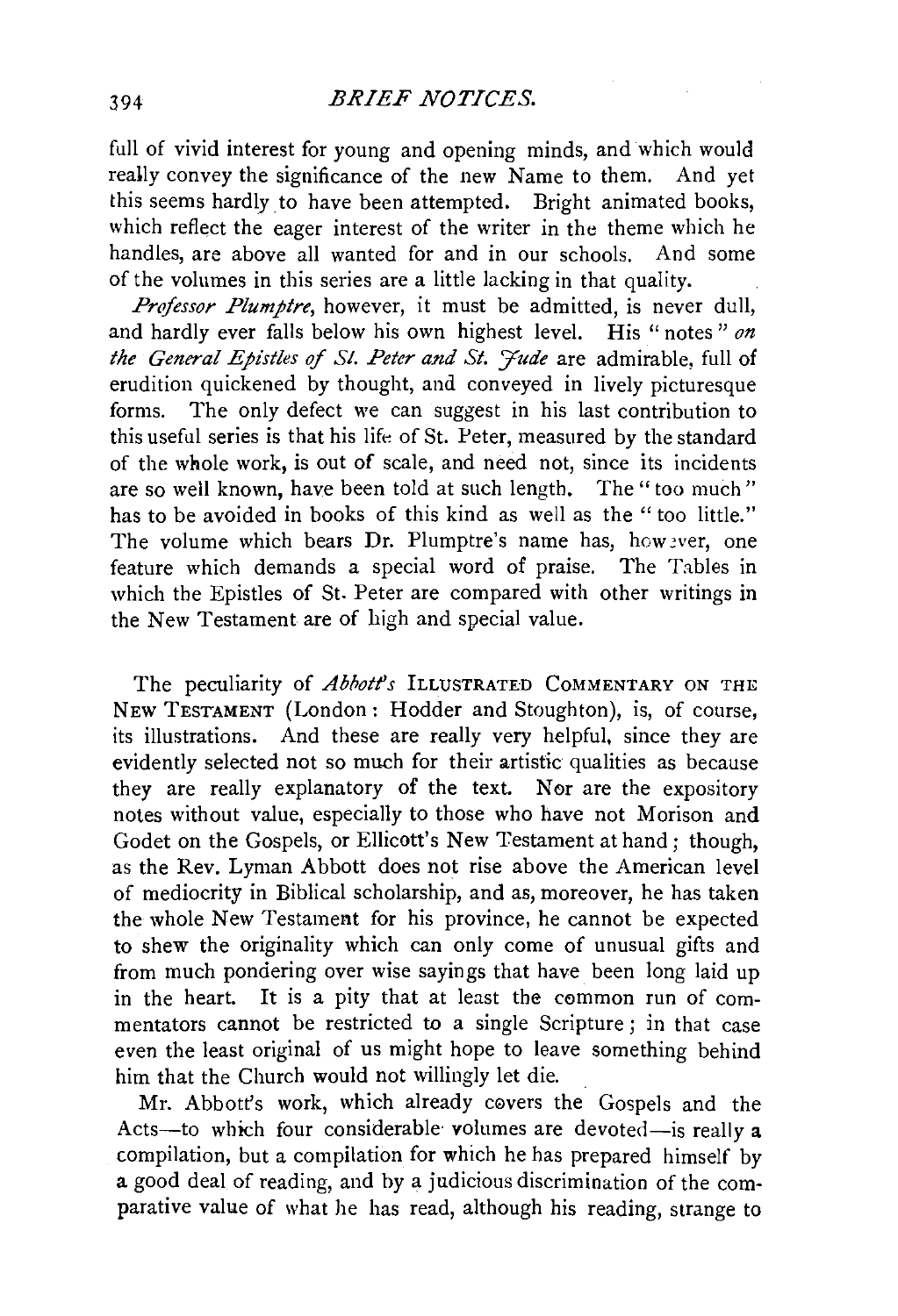say, does not seem to have embraced the best recent works on the New Testament. Written from an orthodox and evangelical point of view, and following for the most part the commonly accepted readings, his work is likely to be very useful to teachers, who must keep in the main to well-worn grooves, and who wish, as all teachers of children ought to wish, to add an appeal to the eye to their constant address to the ear ; but it has not the rare and high value which attaches to the labours of those who, working over a lesser surface, give a lifetime to meditation and research.

A very curious Commentary on the New Testament has reached us from America. Published by the Appletons of New York in two massive volumes, it is "*prepared*" by *Dr. 7. Glentworth Butler.* Its name, "THE BIBLE READERS' COMMENTARY," does not let us into the secret of its peculiar quality, though to the initiated that word "prepared" may do so in part. In point of fact, it is a compilation in another sense than the Illustrated Commentary noticed abovea *mere* compilation, the whole exposition being drawn from a long catena of authors, not always, though often, in their very words. Sometimes their sentences are summarized by the "Preparer," or their thoughts are given in his words. This kind of work is not much to our taste; but we are bound to admit that Dr. Butler has been very catholic in his selection of authors, and that his citations are often very suggestive. He cites from many of the best writers of all schools, whether English or American, orthodox or unorthodox, as also from some whose works are comparatively unknown. Greek and Latin fathers, prelates of the English Church, Puritan divines, German, Swiss, and French expositors, English and American, Catholic and Protestant commentators and preachers, and even the flower of Unitarian authors, stand side by side in this strange work. How widely the Compiler has cast his net may be inferred from the fact that among recent or living writers he quotes from the works of, we can only select a few names from the immense list-Dean Alford, Dr. Angus, Dr. Arnold, Dr. Beecher, Dr. Binney, Dr. Bonar, Stopford Brooke, Dr. Bushnell, Archer Butler, Samuel Taylor Coleridge, Delitzsch, Dr. Eadie, Bishop Ellicott, Dr. Faber, Godet, Dr. Hanna, Robert Hall, Dr. James Hamilton, Edward Irving, John Keble, Charles Kingsley, Dr. Liddon, Bishop Lightfoot, Dr. Maclaren, Norman Macleod, George McDonald, Dr. James Martineau, F. D. Maurice, Dr. Raleigh, F. W. Robertson, Dr. Pye Smith, Dean Stanley, Mr. Spurgeon, Isaac Taylor, the Bishop of Exeter, Arch-